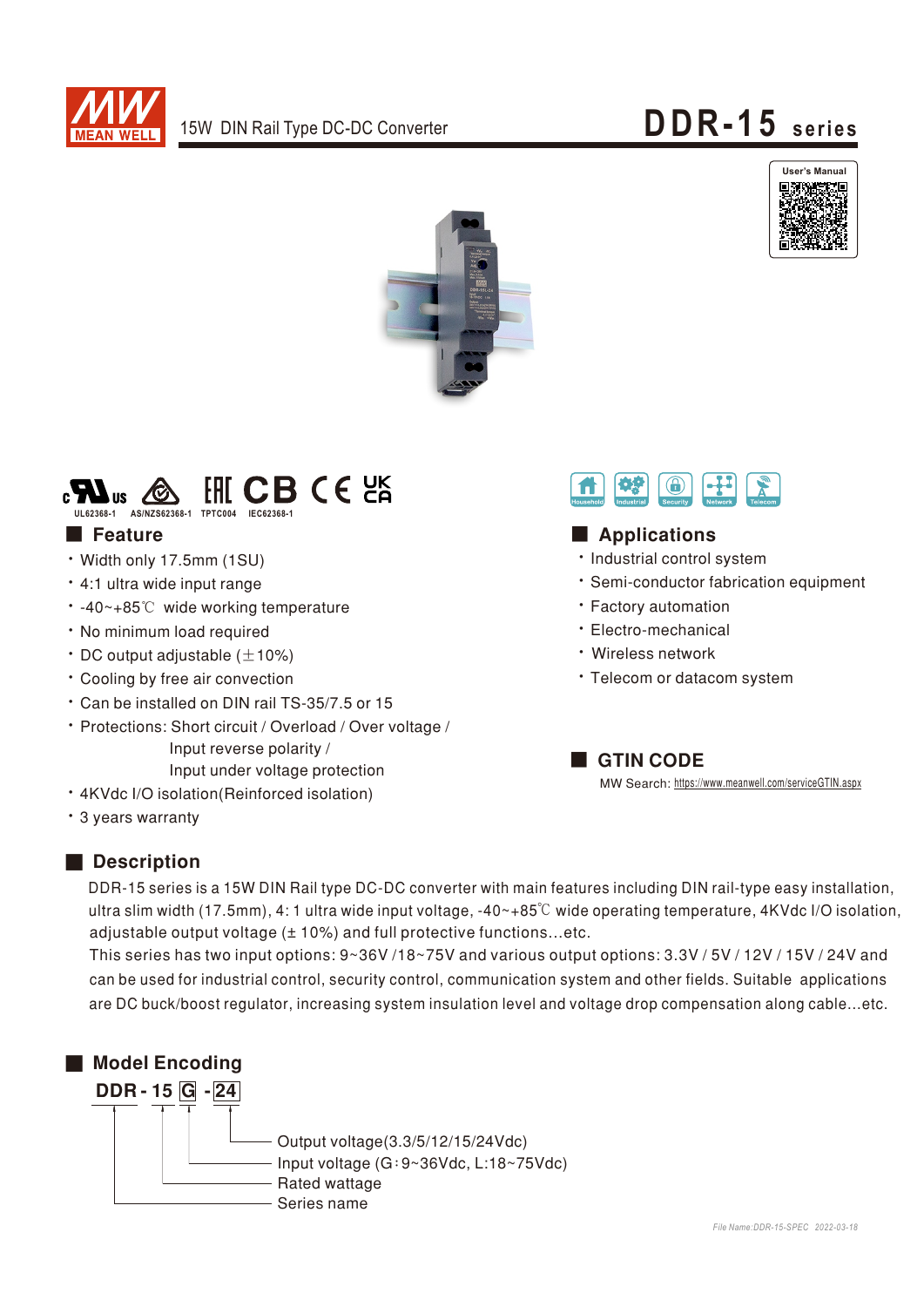

#### **SPECIFICATION**

| <b>MODEL</b>                                  |                                                                                                                                                                                                                                                                                  | DDR-15G-3.3                                                                                                                  | <b>DDR-15G-5</b>                                                         | <b>DDR-15G-12</b>         | <b>DDR-15G-15</b>           | <b>DDR-15G-24</b> |  |  |
|-----------------------------------------------|----------------------------------------------------------------------------------------------------------------------------------------------------------------------------------------------------------------------------------------------------------------------------------|------------------------------------------------------------------------------------------------------------------------------|--------------------------------------------------------------------------|---------------------------|-----------------------------|-------------------|--|--|
|                                               | <b>DC VOLTAGE</b>                                                                                                                                                                                                                                                                | 3.3V                                                                                                                         | 5V                                                                       | 12V                       | 15V                         | <b>24V</b>        |  |  |
|                                               | <b>RATED CURRENT</b>                                                                                                                                                                                                                                                             | 3.5A                                                                                                                         | 3A                                                                       | 1.25A                     | 1A                          | 0.63A             |  |  |
|                                               | <b>CURRENT RANGE</b>                                                                                                                                                                                                                                                             | $0 - 3.5A$                                                                                                                   | $0 - 3A$                                                                 | $0 - 1.25A$               | $0 - 1A$                    | $0 - 0.63A$       |  |  |
|                                               | <b>RATED POWER</b>                                                                                                                                                                                                                                                               | 11.6W                                                                                                                        | <b>15W</b>                                                               | <b>15W</b>                | <b>15W</b>                  | <b>15W</b>        |  |  |
|                                               | RIPPLE & NOISE (max.) Note.2 50mVp-p                                                                                                                                                                                                                                             |                                                                                                                              | 50mVp-p                                                                  | 60mVp-p                   | 75mVp-p                     | 100mVp-p          |  |  |
|                                               | <b>VOLTAGE ADJ. RANGE</b>                                                                                                                                                                                                                                                        | $3.0 - 3.6V$                                                                                                                 | $4.5 - 5.5V$                                                             | $9 - 13.2V$               | $13.5 - 16.5V$              | $21.6 - 28V$      |  |  |
| <b>OUTPUT</b>                                 | <b>VOLTAGE TOLERANCE Note.3</b>                                                                                                                                                                                                                                                  | ±2.0%                                                                                                                        | ±2.0%                                                                    | ±2.0%                     | ±2.0%                       | ±2.0%             |  |  |
|                                               | <b>LINE REGULATION</b>                                                                                                                                                                                                                                                           | ±0.5%                                                                                                                        | ±0.5%                                                                    | ±0.5%                     | ±0.5%                       | ±0.5%             |  |  |
|                                               | <b>LOAD REGULATION</b>                                                                                                                                                                                                                                                           | ±1.5%                                                                                                                        | ±1%                                                                      | ±0.5%                     | ±0.5%                       | ±0.5%             |  |  |
|                                               | <b>SETUP, RISE TIME</b>                                                                                                                                                                                                                                                          | 120ms, 85ms at full load                                                                                                     |                                                                          |                           |                             |                   |  |  |
|                                               | <b>HOLD UP TIME (Typ.)</b>                                                                                                                                                                                                                                                       | G-type: 8ms@24Vdc input                                                                                                      |                                                                          |                           |                             |                   |  |  |
|                                               | <b>EXTERNAL CAPACITANCE</b>                                                                                                                                                                                                                                                      | 3300 $\mu$ F                                                                                                                 | 3300 $\mu$ F                                                             | 1200 $\mu$ F              | 1200 $\mu$ F                | 680 $\mu$ F       |  |  |
|                                               | LOAD (Max.)                                                                                                                                                                                                                                                                      |                                                                                                                              |                                                                          |                           |                             |                   |  |  |
|                                               | <b>VOLTAGE RANGE</b>                                                                                                                                                                                                                                                             | Note.4 $9 - 36$ Vdc                                                                                                          |                                                                          |                           |                             |                   |  |  |
| <b>INPUT</b>                                  | <b>EFFICIENCY (Typ.)</b>                                                                                                                                                                                                                                                         | 84%                                                                                                                          | 84%                                                                      | 85%                       | 85%                         | 86%               |  |  |
|                                               | DC CURRENT (Typ.)                                                                                                                                                                                                                                                                | 0.8A/24Vdc                                                                                                                   |                                                                          |                           |                             |                   |  |  |
|                                               | <b>INRUSH CURRENT (Typ.)</b>                                                                                                                                                                                                                                                     | 15A/24Vdc                                                                                                                    |                                                                          |                           |                             |                   |  |  |
|                                               | <b>OVERLOAD</b>                                                                                                                                                                                                                                                                  | 110 $\sim$ 150% rated output power<br>Protection type : Hiccup mode, recovers automatically after fault condition is removed |                                                                          |                           |                             |                   |  |  |
|                                               |                                                                                                                                                                                                                                                                                  |                                                                                                                              |                                                                          |                           |                             |                   |  |  |
|                                               | <b>OVER VOLTAGE</b>                                                                                                                                                                                                                                                              | $3.8 - 4.7V$                                                                                                                 | $5.75 - 7V$                                                              | $13.8 - 16.2V$            | $17.25 - 20.25V$            | $28.8 - 32.4V$    |  |  |
| <b>PROTECTION</b>                             |                                                                                                                                                                                                                                                                                  | Protection type : Shut down o/p voltage, re-power on to recover                                                              |                                                                          |                           |                             |                   |  |  |
|                                               | <b>REVERSE POLARITY</b>                                                                                                                                                                                                                                                          | By internal MOSFET, no damage, recovers automatically after fault condition removed                                          |                                                                          |                           |                             |                   |  |  |
|                                               | <b>UNDER VOLTAGE LOCKOUT</b>                                                                                                                                                                                                                                                     | Power ON≥9V, OFF≤8.5V                                                                                                        |                                                                          |                           |                             |                   |  |  |
|                                               | <b>WORKING TEMP.</b>                                                                                                                                                                                                                                                             | $-40 \sim +85^{\circ}$ C (Refer to "Derating Curve")                                                                         |                                                                          |                           |                             |                   |  |  |
|                                               | <b>WORKING HUMIDITY</b>                                                                                                                                                                                                                                                          | 5~95% RH non-condensing                                                                                                      |                                                                          |                           |                             |                   |  |  |
| <b>ENVIRONMENT</b>                            | <b>STORAGE TEMP., HUMIDITY</b>                                                                                                                                                                                                                                                   | $-40 \sim +85^{\circ}$ C, 5 ~ 95% RH non-condensing                                                                          |                                                                          |                           |                             |                   |  |  |
|                                               | <b>TEMP. COEFFICIENT</b><br><b>VIBRATION</b>                                                                                                                                                                                                                                     | $\pm 0.03\%$ /°C (0 ~ 60°C)                                                                                                  |                                                                          |                           |                             |                   |  |  |
|                                               | <b>OPERATING ALTITUDE</b>                                                                                                                                                                                                                                                        | Component:10 ~ 500Hz, 2G 10min./1cycle, 60min. each along X, Y, Z axes; Mounting: Compliance to IEC60068-2-6<br>5000 meters  |                                                                          |                           |                             |                   |  |  |
|                                               | <b>SAFETY STANDARDS</b>                                                                                                                                                                                                                                                          | UL 62368-1, IEC 62368-1, AS/NZS 62368.1, EAC TP TC 004 approved                                                              |                                                                          |                           |                             |                   |  |  |
|                                               | <b>WITHSTAND VOLTAGE</b>                                                                                                                                                                                                                                                         | I/P-O/P:4KVdc                                                                                                                |                                                                          |                           |                             |                   |  |  |
|                                               | <b>ISOLATION RESISTANCE</b>                                                                                                                                                                                                                                                      | I/P-O/P>100M Ohms / 500Vdc / 25°C / 70% RH                                                                                   |                                                                          |                           |                             |                   |  |  |
|                                               |                                                                                                                                                                                                                                                                                  | Parameter<br><b>Standard</b><br><b>Test Level / Note</b>                                                                     |                                                                          |                           |                             |                   |  |  |
|                                               | <b>EMC EMISSION</b>                                                                                                                                                                                                                                                              | Conducted                                                                                                                    |                                                                          | <b>BS EN/EN55032</b>      | Class B                     |                   |  |  |
|                                               |                                                                                                                                                                                                                                                                                  | Radiated                                                                                                                     |                                                                          | <b>BS EN/EN55032</b>      | Class B                     |                   |  |  |
|                                               |                                                                                                                                                                                                                                                                                  | <b>Voltage Flicker</b>                                                                                                       |                                                                          | BS EN/EN61000-3-3         |                             |                   |  |  |
| <b>SAFETY &amp;</b><br><b>EMC</b><br>(Note 5) |                                                                                                                                                                                                                                                                                  | BS EN/EN55024, BS EN/EN61000-6-2(BS EN/EN50082-2)                                                                            |                                                                          |                           |                             |                   |  |  |
|                                               | <b>EMC IMMUNITY</b>                                                                                                                                                                                                                                                              | Parameter                                                                                                                    |                                                                          | <b>Standard</b>           | <b>Test Level / Note</b>    |                   |  |  |
|                                               |                                                                                                                                                                                                                                                                                  | ESD                                                                                                                          | BS EN/EN61000-4-2<br>Level 3, 8KV air ; Level 3, 6KV contact; criteria A |                           |                             |                   |  |  |
|                                               |                                                                                                                                                                                                                                                                                  | Radiated                                                                                                                     |                                                                          | BS EN/EN61000-4-3         | Level 3, 10V/m; criteria A  |                   |  |  |
|                                               |                                                                                                                                                                                                                                                                                  | EFT / Burst<br>BS EN/EN61000-4-4                                                                                             |                                                                          | Level 3, 2KV ; criteria A |                             |                   |  |  |
|                                               |                                                                                                                                                                                                                                                                                  | Surge                                                                                                                        | BS EN/EN61000-4-5<br>Level 3, 1KV/Line-Line ; criteria A                 |                           |                             |                   |  |  |
|                                               |                                                                                                                                                                                                                                                                                  | Conducted                                                                                                                    |                                                                          | BS EN/EN61000-4-6         | Level 3, 10V; criteria A    |                   |  |  |
|                                               |                                                                                                                                                                                                                                                                                  | Magnetic Field                                                                                                               |                                                                          | BS EN/EN61000-4-8         | Level 4, 30A/m ; criteria A |                   |  |  |
|                                               | <b>MTBF</b>                                                                                                                                                                                                                                                                      | 3446.2K hrs min.<br>MIL-HDBK-217F $(25^{\circ}C)$<br>Telcordia SR-332 (Bellcore); 907.2K hrs min.                            |                                                                          |                           |                             |                   |  |  |
| <b>OTHERS</b>                                 | <b>DIMENSION</b>                                                                                                                                                                                                                                                                 | 17.5*90*54.5mm (W*H*D)                                                                                                       |                                                                          |                           |                             |                   |  |  |
|                                               | <b>PACKING</b>                                                                                                                                                                                                                                                                   | 68g; 160pcs/12Kg/1.14CUFT                                                                                                    |                                                                          |                           |                             |                   |  |  |
|                                               | 1. All parameters NOT specially mentioned are measured at 24VDC input, rated load and 25°C of ambient temperature.                                                                                                                                                               |                                                                                                                              |                                                                          |                           |                             |                   |  |  |
|                                               | 2. Ripple & noise are measured at 20MHz of bandwidth by using a 12" twisted pair-wire terminated with a 0.1 $\mu$ f & 47 $\mu$ f parallel capacitor.                                                                                                                             |                                                                                                                              |                                                                          |                           |                             |                   |  |  |
| <b>NOTE</b>                                   | 3. Tolerance: includes set up tolerance, line regulation and load regulation.                                                                                                                                                                                                    |                                                                                                                              |                                                                          |                           |                             |                   |  |  |
|                                               | 4. Derating may be needed under low input voltage. Please check the derating curve for more details.                                                                                                                                                                             |                                                                                                                              |                                                                          |                           |                             |                   |  |  |
|                                               | 5. The power supply is considered as an independent unit, but the final equipment still need to re-confirm that the whole system complies with<br>the EMC directives. For guidance on how to perform these EMC tests, please refer to "EMI testing of component power supplies." |                                                                                                                              |                                                                          |                           |                             |                   |  |  |
|                                               | (as available on http://www.meanwell.com)                                                                                                                                                                                                                                        |                                                                                                                              |                                                                          |                           |                             |                   |  |  |
|                                               | 6. The ambient temperature derating of 3.5°C/1000m with fanless models and of 5°C/1000m with fan models for operating altitude higher than                                                                                                                                       |                                                                                                                              |                                                                          |                           |                             |                   |  |  |
|                                               | 2000m(6500ft).                                                                                                                                                                                                                                                                   |                                                                                                                              |                                                                          |                           |                             |                   |  |  |
|                                               | X Product Liability Disclaimer: For detailed information, please refer to https://www.meanwell.com/serviceDisclaimer.aspx                                                                                                                                                        |                                                                                                                              |                                                                          |                           |                             |                   |  |  |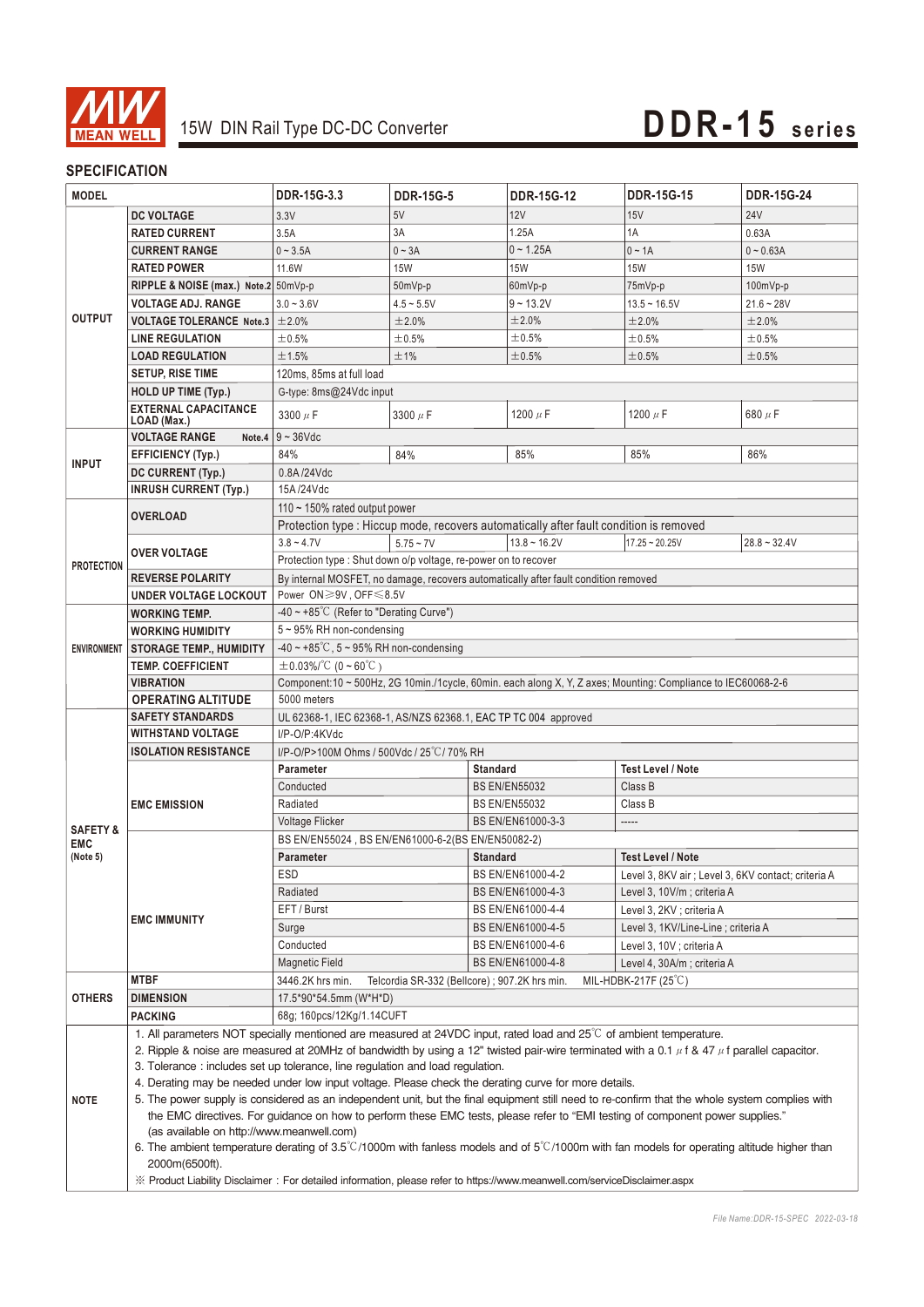

#### **SPECIFICATION**

| <b>MODEL</b>                                                                                                              |                                                                                                                                                                                                                                                                                    | DDR-15L-3.3                                                                                                          | <b>DDR-15L-5</b>                                                                    | <b>DDR-15L-12</b>                                                                      | <b>DDR-15L-15</b>                                   | <b>DDR-15L-24</b> |  |  |  |
|---------------------------------------------------------------------------------------------------------------------------|------------------------------------------------------------------------------------------------------------------------------------------------------------------------------------------------------------------------------------------------------------------------------------|----------------------------------------------------------------------------------------------------------------------|-------------------------------------------------------------------------------------|----------------------------------------------------------------------------------------|-----------------------------------------------------|-------------------|--|--|--|
|                                                                                                                           | <b>DC VOLTAGE</b>                                                                                                                                                                                                                                                                  | 3.3V                                                                                                                 | 5V                                                                                  | 12V                                                                                    | 15V                                                 | <b>24V</b>        |  |  |  |
|                                                                                                                           | <b>RATED CURRENT</b>                                                                                                                                                                                                                                                               | 4.5A                                                                                                                 | 3A                                                                                  | 1.25A                                                                                  | 1A                                                  | 0.63A             |  |  |  |
|                                                                                                                           | <b>CURRENT RANGE</b>                                                                                                                                                                                                                                                               | $0 - 4.5A$                                                                                                           | $0 - 3A$                                                                            | $0 - 1.25A$                                                                            | $0 - 1A$                                            | $0 - 0.63A$       |  |  |  |
| <b>OUTPUT</b>                                                                                                             | <b>RATED POWER</b>                                                                                                                                                                                                                                                                 | <b>15W</b>                                                                                                           | <b>15W</b>                                                                          | <b>15W</b>                                                                             | <b>15W</b>                                          | <b>15W</b>        |  |  |  |
|                                                                                                                           | RIPPLE & NOISE (max.) Note.2 50mVp-p                                                                                                                                                                                                                                               |                                                                                                                      | 50mVp-p                                                                             | 60mVp-p                                                                                | 75mVp-p                                             | 100mVp-p          |  |  |  |
|                                                                                                                           | <b>VOLTAGE ADJ. RANGE</b>                                                                                                                                                                                                                                                          | $3.0 - 3.6V$                                                                                                         | $4.5 - 5.5V$                                                                        | $9 - 13.2V$                                                                            | $13.5 - 16.5V$                                      | $21.6 - 28V$      |  |  |  |
|                                                                                                                           | <b>VOLTAGE TOLERANCE Note.3</b>                                                                                                                                                                                                                                                    | ±2.0%                                                                                                                | ±2.0%                                                                               | ±2.0%                                                                                  | ±2.0%                                               | ±2.0%             |  |  |  |
|                                                                                                                           | <b>LINE REGULATION</b>                                                                                                                                                                                                                                                             | ±0.5%                                                                                                                | ±0.5%                                                                               | ±0.5%                                                                                  | $\pm 0.5\%$                                         | ±0.5%             |  |  |  |
|                                                                                                                           | <b>LOAD REGULATION</b>                                                                                                                                                                                                                                                             | ±1.5%                                                                                                                | ±1%                                                                                 | ±0.5%                                                                                  | ±0.5%                                               | ±0.5%             |  |  |  |
|                                                                                                                           | <b>SETUP, RISE TIME</b>                                                                                                                                                                                                                                                            | 120ms, 85ms at full load                                                                                             |                                                                                     |                                                                                        |                                                     |                   |  |  |  |
|                                                                                                                           | <b>HOLD UP TIME (Typ.)</b>                                                                                                                                                                                                                                                         | L-type: 16ms@48Vdc input                                                                                             |                                                                                     |                                                                                        |                                                     |                   |  |  |  |
|                                                                                                                           | <b>EXTERNAL CAPACITANCE</b>                                                                                                                                                                                                                                                        | 3300 $\mu$ F                                                                                                         | 3300 $\mu$ F                                                                        | 1200 $\mu$ F                                                                           | 1200 $\mu$ F                                        | 680 µF            |  |  |  |
|                                                                                                                           | LOAD (Max.)                                                                                                                                                                                                                                                                        |                                                                                                                      |                                                                                     |                                                                                        |                                                     |                   |  |  |  |
|                                                                                                                           | <b>VOLTAGE RANGE</b><br>Note.4                                                                                                                                                                                                                                                     | $18 - 75$ Vdc                                                                                                        |                                                                                     |                                                                                        |                                                     |                   |  |  |  |
| <b>INPUT</b>                                                                                                              | <b>EFFICIENCY (Typ.)</b>                                                                                                                                                                                                                                                           | 84%                                                                                                                  | 85%                                                                                 | 86%                                                                                    | 86%                                                 | 87%               |  |  |  |
|                                                                                                                           | DC CURRENT (Typ.)                                                                                                                                                                                                                                                                  | 0.4A/48Vdc                                                                                                           |                                                                                     |                                                                                        |                                                     |                   |  |  |  |
|                                                                                                                           | <b>INRUSH CURRENT (Typ.)</b>                                                                                                                                                                                                                                                       | 15A/48Vdc                                                                                                            |                                                                                     |                                                                                        |                                                     |                   |  |  |  |
|                                                                                                                           | <b>OVERLOAD</b>                                                                                                                                                                                                                                                                    | 110 $\sim$ 150% rated output power                                                                                   |                                                                                     |                                                                                        |                                                     |                   |  |  |  |
|                                                                                                                           |                                                                                                                                                                                                                                                                                    |                                                                                                                      |                                                                                     | Protection type : Hiccup mode, recovers automatically after fault condition is removed |                                                     |                   |  |  |  |
| <b>PROTECTION</b>                                                                                                         | <b>OVER VOLTAGE</b>                                                                                                                                                                                                                                                                | $3.8 - 4.7V$                                                                                                         | $5.75 - 7V$                                                                         | $13.8 - 16.2V$                                                                         | $17.25 - 20.25V$                                    | $28.8 - 32.4V$    |  |  |  |
|                                                                                                                           |                                                                                                                                                                                                                                                                                    | Protection type: Shut down o/p voltage, re-power on to recover                                                       |                                                                                     |                                                                                        |                                                     |                   |  |  |  |
|                                                                                                                           | <b>REVERSE POLARITY</b>                                                                                                                                                                                                                                                            |                                                                                                                      | By internal MOSFET, no damage, recovers automatically after fault condition removed |                                                                                        |                                                     |                   |  |  |  |
|                                                                                                                           | UNDER VOLTAGE LOCKOUT                                                                                                                                                                                                                                                              | Power ON≥18V, OFF≤17V                                                                                                |                                                                                     |                                                                                        |                                                     |                   |  |  |  |
|                                                                                                                           | <b>WORKING TEMP.</b>                                                                                                                                                                                                                                                               | $-40 \sim +85^{\circ}$ C (Refer to "Derating Curve")                                                                 |                                                                                     |                                                                                        |                                                     |                   |  |  |  |
|                                                                                                                           | <b>WORKING HUMIDITY</b>                                                                                                                                                                                                                                                            | 5~95% RH non-condensing                                                                                              |                                                                                     |                                                                                        |                                                     |                   |  |  |  |
| <b>ENVIRONMENT</b>                                                                                                        | <b>STORAGE TEMP., HUMIDITY</b>                                                                                                                                                                                                                                                     | -40 ~ +85°C, $5$ ~ 95% RH non-condensing                                                                             |                                                                                     |                                                                                        |                                                     |                   |  |  |  |
|                                                                                                                           | <b>TEMP. COEFFICIENT</b>                                                                                                                                                                                                                                                           | $\pm 0.03\%$ /°C (0 ~ 60°C)                                                                                          |                                                                                     |                                                                                        |                                                     |                   |  |  |  |
|                                                                                                                           | <b>VIBRATION</b>                                                                                                                                                                                                                                                                   | Component:10 ~ 500Hz, 2G 10min./1cycle, 60min. each along X, Y, Z axes; Mounting: Compliance to IEC60068-2-6         |                                                                                     |                                                                                        |                                                     |                   |  |  |  |
|                                                                                                                           | <b>OPERATING ALTITUDE</b>                                                                                                                                                                                                                                                          | 2000 meters                                                                                                          |                                                                                     |                                                                                        |                                                     |                   |  |  |  |
|                                                                                                                           | <b>SAFETY STANDARDS</b>                                                                                                                                                                                                                                                            | IEC 62368-1 (LVD), AS/NZS 62368.1 approved; Design refer to UL508                                                    |                                                                                     |                                                                                        |                                                     |                   |  |  |  |
|                                                                                                                           | <b>WITHSTAND VOLTAGE</b>                                                                                                                                                                                                                                                           | I/P-O/P:4KVdc                                                                                                        |                                                                                     |                                                                                        |                                                     |                   |  |  |  |
|                                                                                                                           | <b>ISOLATION RESISTANCE</b>                                                                                                                                                                                                                                                        | I/P-O/P>100M Ohms / 500Vdc / 25°C / 70% RH                                                                           |                                                                                     |                                                                                        |                                                     |                   |  |  |  |
|                                                                                                                           | <b>EMC EMISSION</b>                                                                                                                                                                                                                                                                | <b>Parameter</b><br>Conducted                                                                                        |                                                                                     | <b>Standard</b>                                                                        | <b>Test Level / Note</b><br>Class B                 |                   |  |  |  |
|                                                                                                                           |                                                                                                                                                                                                                                                                                    | Radiated                                                                                                             |                                                                                     | <b>BS EN/EN55032</b><br><b>BS EN/EN55032</b>                                           |                                                     |                   |  |  |  |
|                                                                                                                           |                                                                                                                                                                                                                                                                                    |                                                                                                                      |                                                                                     |                                                                                        | Class B<br>-----                                    |                   |  |  |  |
| <b>SAFETY &amp;</b>                                                                                                       |                                                                                                                                                                                                                                                                                    | Voltage Flicker<br>BS EN/EN61000-3-3                                                                                 |                                                                                     |                                                                                        |                                                     |                   |  |  |  |
| <b>EMC</b><br>(Note 5)                                                                                                    | <b>EMC IMMUNITY</b>                                                                                                                                                                                                                                                                | BS EN/EN55024, BS EN/EN61000-6-2(BS EN/EN50082-2)<br><b>Standard</b><br><b>Test Level / Note</b><br><b>Parameter</b> |                                                                                     |                                                                                        |                                                     |                   |  |  |  |
|                                                                                                                           |                                                                                                                                                                                                                                                                                    | ESD                                                                                                                  |                                                                                     | BS EN/EN61000-4-2                                                                      | Level 3, 8KV air ; Level 3, 6KV contact; criteria A |                   |  |  |  |
|                                                                                                                           |                                                                                                                                                                                                                                                                                    | Radiated                                                                                                             |                                                                                     | BS EN/EN61000-4-3                                                                      | Level 3, 10V/m; criteria A                          |                   |  |  |  |
|                                                                                                                           |                                                                                                                                                                                                                                                                                    | EFT / Burst                                                                                                          |                                                                                     | BS EN/EN61000-4-4                                                                      | Level 3, 2KV ; criteria A                           |                   |  |  |  |
|                                                                                                                           |                                                                                                                                                                                                                                                                                    | Surge                                                                                                                |                                                                                     | BS EN/EN61000-4-5                                                                      | Level 3, 1KV/Line-Line; criteria A                  |                   |  |  |  |
|                                                                                                                           |                                                                                                                                                                                                                                                                                    | Conducted                                                                                                            |                                                                                     | BS EN/EN61000-4-6                                                                      | Level 3, 10V ; criteria A                           |                   |  |  |  |
|                                                                                                                           |                                                                                                                                                                                                                                                                                    | <b>Magnetic Field</b>                                                                                                |                                                                                     | BS EN/EN61000-4-8                                                                      | Level 4, 30A/m ; criteria A                         |                   |  |  |  |
|                                                                                                                           | <b>MTBF</b>                                                                                                                                                                                                                                                                        | MIL-HDBK-217F $(25^{\circ}C)$<br>907K hrs min.                                                                       |                                                                                     |                                                                                        |                                                     |                   |  |  |  |
| <b>OTHERS</b>                                                                                                             | <b>DIMENSION</b>                                                                                                                                                                                                                                                                   | 17.5*90*54.5mm (W*H*D)                                                                                               |                                                                                     |                                                                                        |                                                     |                   |  |  |  |
|                                                                                                                           | <b>PACKING</b>                                                                                                                                                                                                                                                                     | 68g; 160pcs/12Kg/1.19CUFT                                                                                            |                                                                                     |                                                                                        |                                                     |                   |  |  |  |
|                                                                                                                           |                                                                                                                                                                                                                                                                                    |                                                                                                                      |                                                                                     |                                                                                        |                                                     |                   |  |  |  |
|                                                                                                                           | 1. All parameters NOT specially mentioned are measured at 48VDC input, rated load and $25^{\circ}$ of ambient temperature.<br>2. Ripple & noise are measured at 20MHz of bandwidth by using a 12" twisted pair-wire terminated with a 0.1 $\mu$ f & 47 $\mu$ f parallel capacitor. |                                                                                                                      |                                                                                     |                                                                                        |                                                     |                   |  |  |  |
| <b>NOTE</b>                                                                                                               |                                                                                                                                                                                                                                                                                    | 3. Tolerance: includes set up tolerance, line regulation and load regulation.                                        |                                                                                     |                                                                                        |                                                     |                   |  |  |  |
|                                                                                                                           | 4. Derating may be needed under low input voltage. Please check the derating curve for more details.                                                                                                                                                                               |                                                                                                                      |                                                                                     |                                                                                        |                                                     |                   |  |  |  |
|                                                                                                                           | 5. The power supply is considered as an independent unit, but the final equipment still need to re-confirm that the whole system complies with                                                                                                                                     |                                                                                                                      |                                                                                     |                                                                                        |                                                     |                   |  |  |  |
|                                                                                                                           | the EMC directives. For guidance on how to perform these EMC tests, please refer to "EMI testing of component power supplies."                                                                                                                                                     |                                                                                                                      |                                                                                     |                                                                                        |                                                     |                   |  |  |  |
|                                                                                                                           | (as available on http://www.meanwell.com)                                                                                                                                                                                                                                          |                                                                                                                      |                                                                                     |                                                                                        |                                                     |                   |  |  |  |
|                                                                                                                           | 6. The ambient temperature derating of 3.5°C/1000m with fanless models and of 5°C/1000m with fan models for operating altitude higher than                                                                                                                                         |                                                                                                                      |                                                                                     |                                                                                        |                                                     |                   |  |  |  |
|                                                                                                                           | 2000m(6500ft).                                                                                                                                                                                                                                                                     |                                                                                                                      |                                                                                     |                                                                                        |                                                     |                   |  |  |  |
| ※ Product Liability Disclaimer: For detailed information, please refer to https://www.meanwell.com/serviceDisclaimer.aspx |                                                                                                                                                                                                                                                                                    |                                                                                                                      |                                                                                     |                                                                                        |                                                     |                   |  |  |  |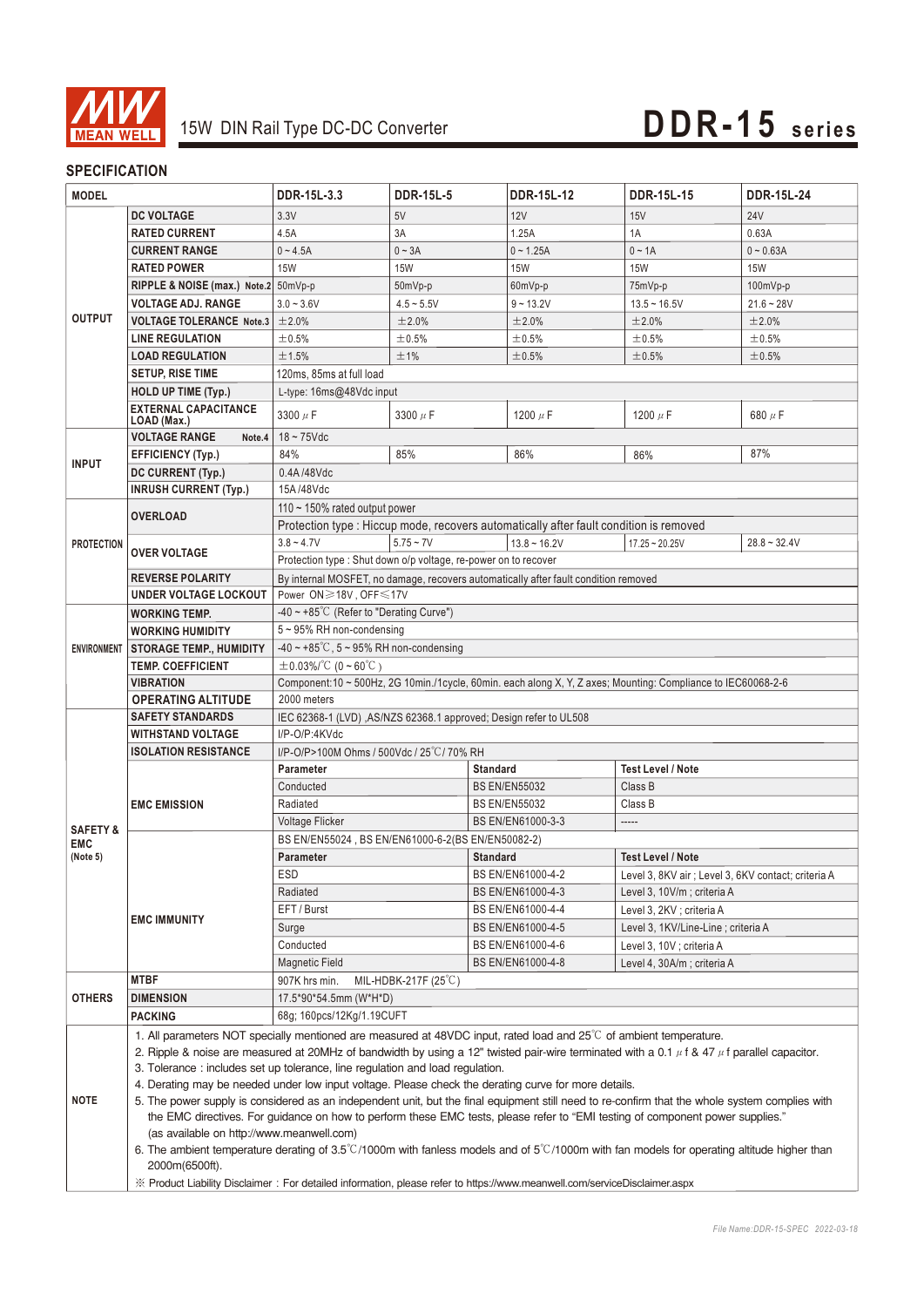